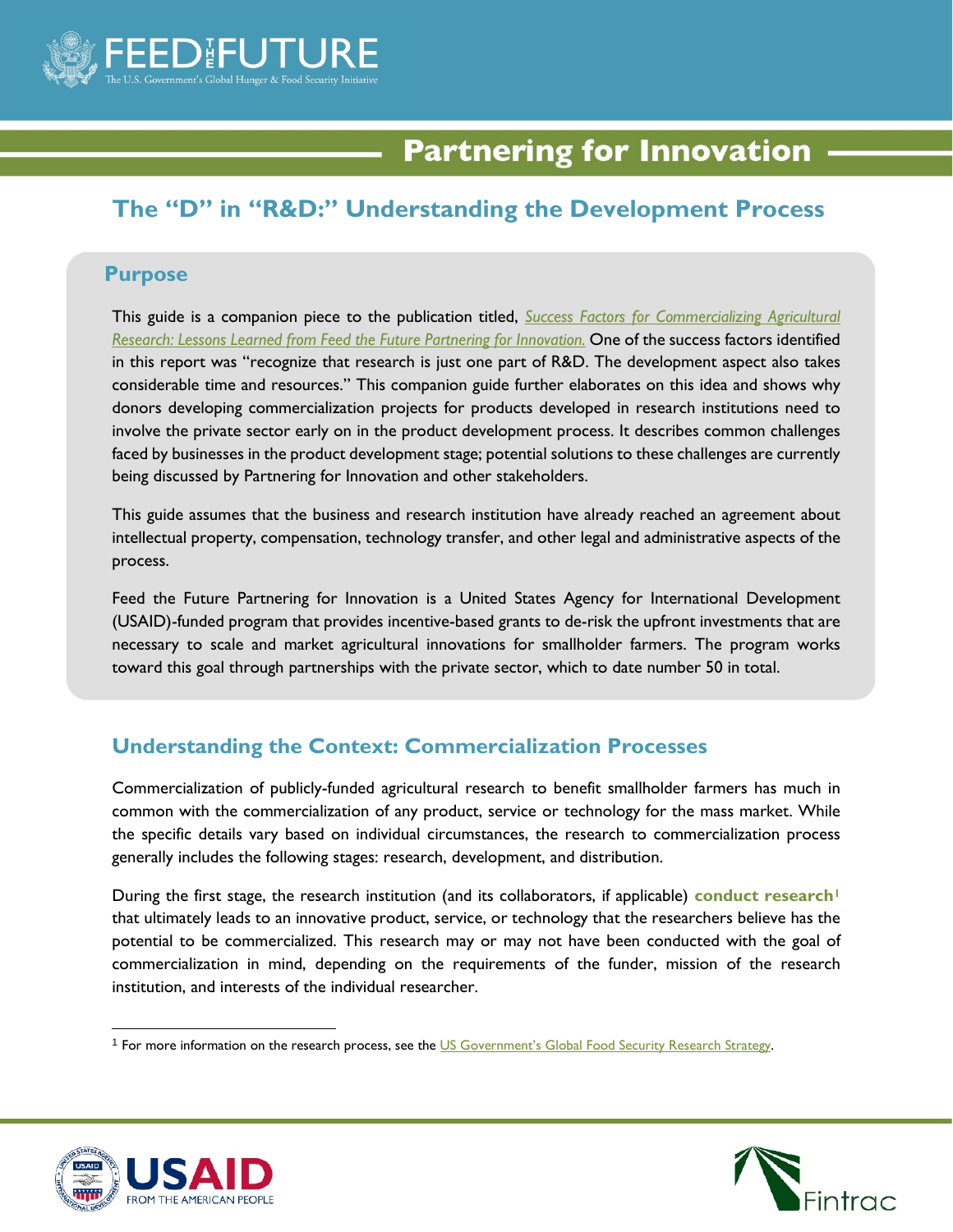The next stage is the **development process**. This is normally led by the commercializing entity (usually a business), but the research institution may play a role. Development includes a wide range of activities including conducting market research (assessing demand, market potential, etc.); designing and establishing mass production processes and facilities; building a supply chain; determining distribution channels and related logistics; designing and implementing a marketing strategy (including customer segmentation and pricing strategy); and complying with regulations. If successful, this process ultimately results in a **commercially viable product**, service, or technology that is readily available in the marketplace. A product, service, or technology is commercially viable when it competes effectively and is profitable. The development process is not always linear and usually involves a certain amount of trial and error. In the end, the business needs to produce a product that it can profitably sell at a price that the customer is willing to pay.

**Diagram 1:** The details of the commercialization process vary on a case-by-case basis. However, in Partnering for Innovation's experience, when research and commercial entities partner after research and some phases of product development have already taken place, the process has generally proceeded as illustrated in this simplified diagram. **The blue boxes denote major phases of the process. The white boxes are an illustrative list of activities undertaken by the commercializing entity. See Appendix 1 of the full report for more details.**



### **Funding the Process**

The development process requires a significant investment of time and money on the business's part. It is also risky - the product could fail, and the business's investment would fail to payoff. Businesses can finance this through their own internal resources, loans, or investors. However, in less-developed financial markets options available may be limited. In developing products for smallholder farmers, businesses can also benefit from donor funding to defray some of the costs associated with this target market. In the context of the businesses interviewed for this briefing, such donor funding was most commonly used for building a smallholder-based supply chain (activities such as farmer training or technical assistance), purchase of manufacturing equipment, and marketing to smallholder customers.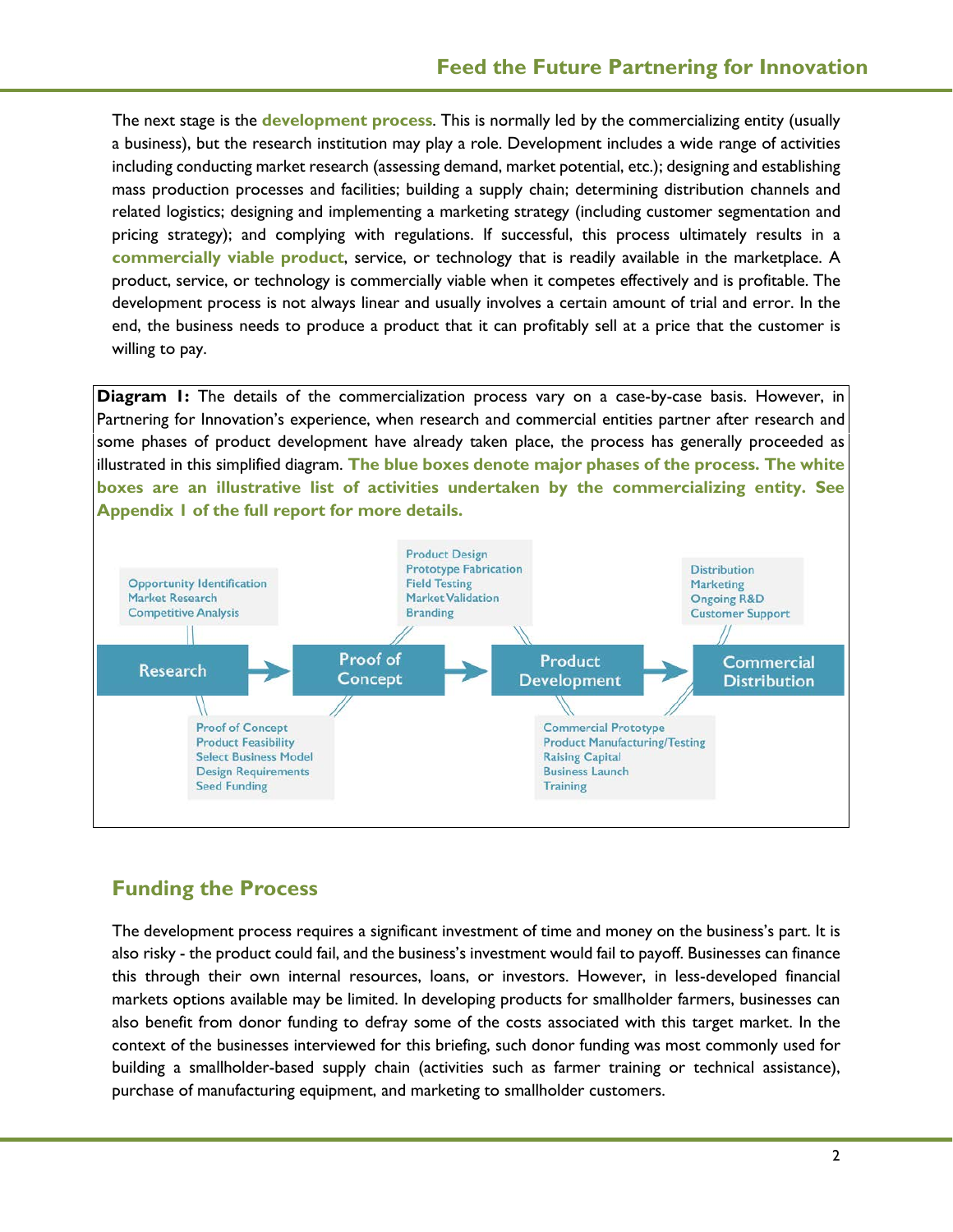#### **Challenges in the Process**

To be commercially successful, businesses need to be able to bring the product to market at a price that is profitable and that the customer is willing to pay. Smallholder farmers tend to be more risk averse and more price sensitive than larger, commercial customers.[2](#page-2-0) With smallholder farmers in particular, this can necessitate several cycles of the development process to arrive at a price that is low enough for the smallholder to afford but is still profitable for the business. For example, if marketing costs are high, the business looks for ways to lower the costs of production or distribution to compensate. As new production technology becomes available, this offers opportunities to lower costs. The following examples illustrate some of the common challenges in the product development process.

• **Creating the Product:** Universal Industries is a Malawian food business that is manufacturing products that use orange-fleshed sweet potato (OFSP) varieties developed by the International Potato Center (CIP) and grown by smallholder farmers. Developing a new product requires an element of creativity to come up with new recipes that are appealing to consumers in terms of taste, texture, and visual appearance and can be produced on a large scale with consistent results. To do this, the business needs a reliable supply of ingredients that are available in the volumes needed and of consistent quality, and respond well to the manufacturing process for the different recipes developed. Varieties that are too high or two low in fiber content could produce undesirable textures in the final product, and some varieties lose their color in the cooking process. Once Universal determined which varieties were best for processing, it communicated this information to CIP and worked with CIP to get smallholders growing the right varieties.

Once a recipe is developed and the product successfully launched, changing the recipe is an expensive process. However, sometimes this is necessary if an ingredient is no longer available, has changed in quality or has become too expensive. Universal also sees potential in selling sweet potato flour or puree to bakery customers as a substitute for more expensive imported ingredients. However, this too requires reciped experimentation, in this case by the bakeries, which will then need a reliable supply of flour or puree.

• **Producing at Scale:** MEA is a Kenyan fertilizer business that is producing a product called BIOFIX, under license from the University of Nairobi. It is a biologically active product - a first for the business. After beginning production in the new BIOFIX facility, issues became apparent. First, the production capacity was not sufficient to meet growing demand. This was a result of limitations in the method and machinery being used. Second, the physical layout of the facility was inefficient. It required workers to move to back and forth between different areas of the facility which both wasted time and increased the risk of the product becoming contaminated. Although problems were apparent and better technology was available, the business had already invested significant resources in building the facility and purchasing the equipment. Donor funding allowed the business to offset the costs of investing in improved technology, which ultimately allowed MEA to produce higher volumes of a better-quality product more efficiently.

l

<span id="page-2-0"></span><sup>2</sup> USAID (2015). Literature Review: Scaling Agricultural Technologies & Innovation Diffusion.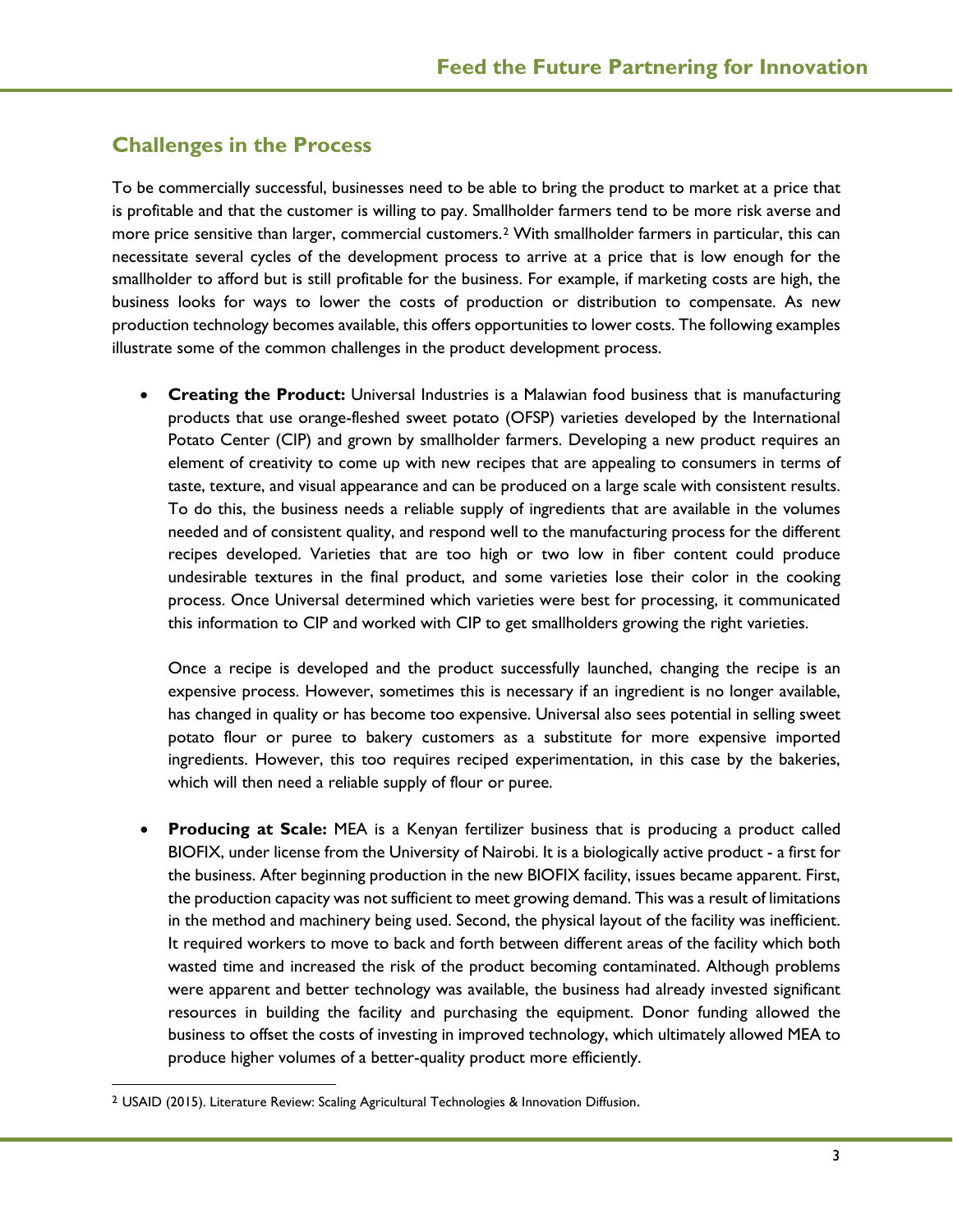- **Investment in Facilities and Infrastructure:** Niji Foods is a Nigerian business that is producing cassava-based animal feed based on a concept developed by the International Livestock Research institution (ILRI). The feed uses cassava peel that was previous discarded as waste. To maintain product quality, the peel needs to be transported to a processing facility quickly so that it is still fresh when it arrives. This quick transport requires that the processing facilities are located near to the source. However, proximity must be balanced with other considerations such as availability and price of land, security situation, transportation infrastructure, and availability of qualified workers. The process of acquiring land is particularly complex. Of the three processing sites established, one location proved to be problematic in terms of ability to receive the cassava peel while still fresh, and had to be relocated. This required additional investment and caused disruptions to the supply chain.
- **Regulatory Processes:** StrigAway is improved maize seed that is tolerant to the herbicide Imazapyr (a product produced by the chemical business BASF) and is coated with this herbicide to prevent infestation by the parasitic weed striga. In order for the product to be available in a particular country, the seed varieties developed by the International Maize and Wheat Improvement Center (CIMMYT) must be approved for commercial release and the herbicide must be registered. In 2005, when the African Agricultural Technology Foundation (AATF) first started working with seed businesses to commercialize StrigAway, the product was already approved in Kenya. However, to bring the product to Uganda and Tanzania, additional work was necessary to obtain the proper approvals and registrations for the herbicide and the seed varieties. Approval for commercial release of seed varieties requires local field trials and data collection. The approvals and registrations necessary to sell StrigAway in Tanzania and Uganda were obtained in 2013 and 2014, respectively. Regulatory approval processes can be time consuming, particularly when they require testing to be conducted over a period of time.
- **Businesses' Ability to Address Product Development Challenges Internally:** Larger businesses often have their own R&D departments and are capable of addressing many aspects on their own, while smaller businesses often rely on outside support. Regardless of size, businesses at times will draw on assistance from complementary businesses (such as suppliers or equipment manufacturers), the research institution that developed the product, NGOs involved in related projects, or the public sector. For example, NASECO, one of the seed businesses in Uganda that is commercializing StrigAway, had the capacity to design and fabricate its own equipment and to conduct its own seed propagation. Although the business still needed some technical support during the development process, it was able to graduate from needing this assistance relatively quickly. Smaller businesses in Kenya, however, had to purchase equipment, often importing it, which caused delays, and were unable to do their own propagation, instead sourcing seed from public breeding programs. They were also more reliant on groups like CIMMYT, BASF, and AATF for technical assistance.
- **Balancing Supply Chain Development, Product Development, and Market Development:** Businesses face challenges in balancing supply chain development, product development, and marketing. Universal Industries and its orange-fleshed sweet potato products